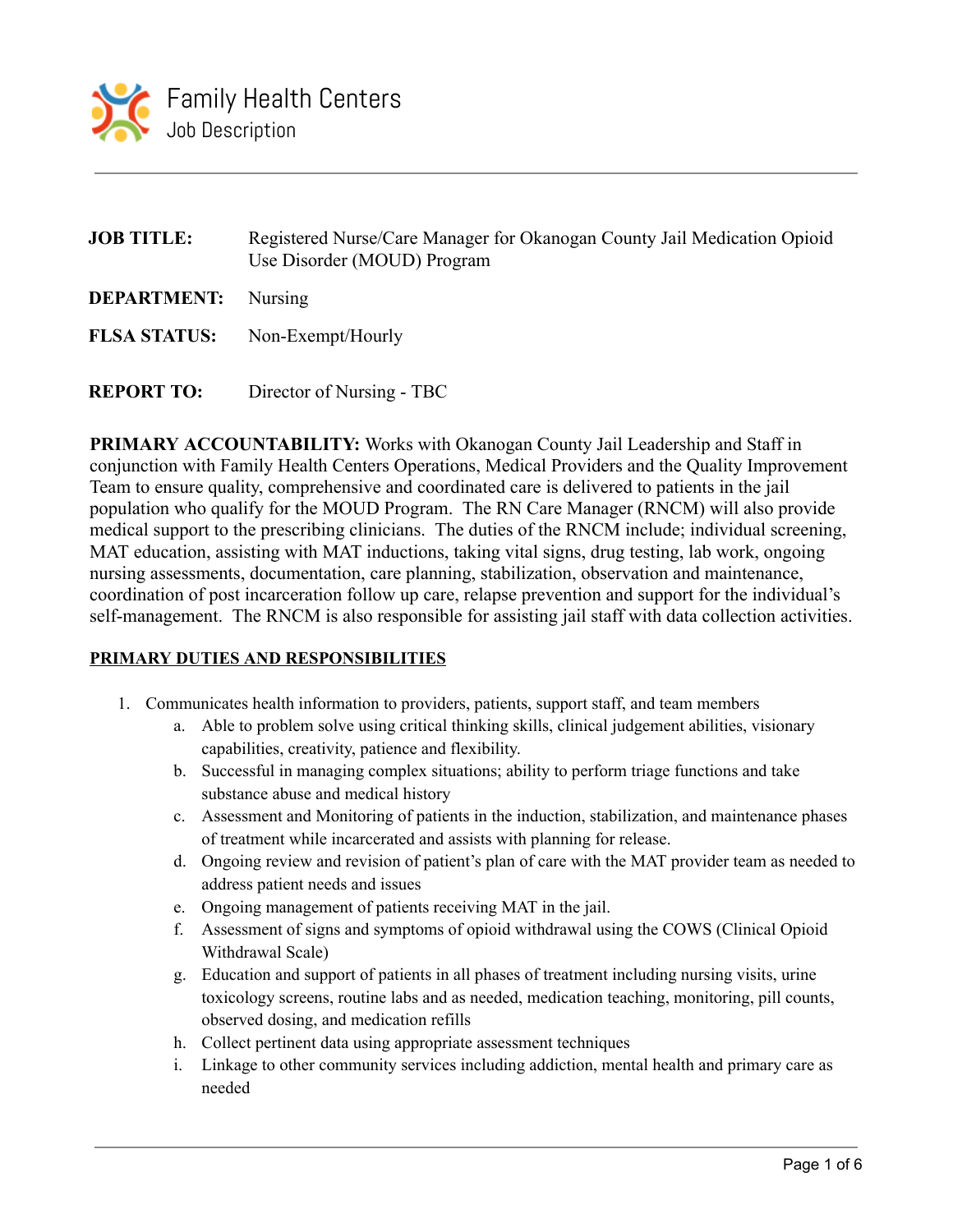

- j. Assess, document, and implement actions required to meet patient needs
- k. Able to work with Corrections Officers, jail staff/leadership and recovery coaches required to provide supportive services
- l. Able to relate to and work with ill and disabled patients of all ages, non-English speaking patients, emotionally distressed patients and families
- m. Able to cope with varying and unpredictable situations tactfully and respectfully
- n. Assists in the management of OBOT patients following established protocols and systems for disease management in collaboration with prescribers
- o. Utilizes patient communication strategies, such as motivational interviewing and trauma informed care methods
- p. Developing a plan of care, goals and other specific measures pertinent to patient's health condition(s)
- q. Assesses patient activation and readiness for change and collaborates with patient to develop self-management goals
- r. Participate in program efforts to achieve established goals and quality metrics
- s. Monitors and processes voicemail, EHR messaging and email in a timely manner.
- t. Works to the level of their license to maximize their contribution to Team Based Care.
- u. Acts as a resource to Correction's Officers and assists with education around Medication Assisted Treatment and Opioid Use Disorder.
- v. Acts as a leader in integrated teams to establish and maintain a positive work environment and strengthen relationships between teams, departments and organizations.
- w. Functions as an RN Case Manager in direct patient care for all patients receiving Medication Assisted Treatment in the Okanogan County Jail.
- 2. Participates in Quality Improvement and Infection Control initiatives
	- a. Supports and contributes to Quality Initiatives that advance the goals of Family Health Centers and the Okanogan County Jails MOUD program.
	- b. Follows the direction of the Infection Control Manager and Okanogan County Jail policies to uphold the highest standards of patient and staff safety.
	- c. Participates in PDSA cycles, capturing pertinent information to maximize the effectiveness of Process Improvement
- 3. Patient Care
	- a. Provides professional nursing care for Okanogan County Jail patients following established standards and practices and acting within the scope of the RN license.
	- b. Interacts frequently with high risk patients regarding care plans, in the jail and in the clinical setting.
	- c. Acts as an educational resource for patients, FHC staff and jail staff.
	- d. Develops and discusses patient self-management plans in conjunction with PCP, and OTN providers and staff or patient's MAT provider of choice.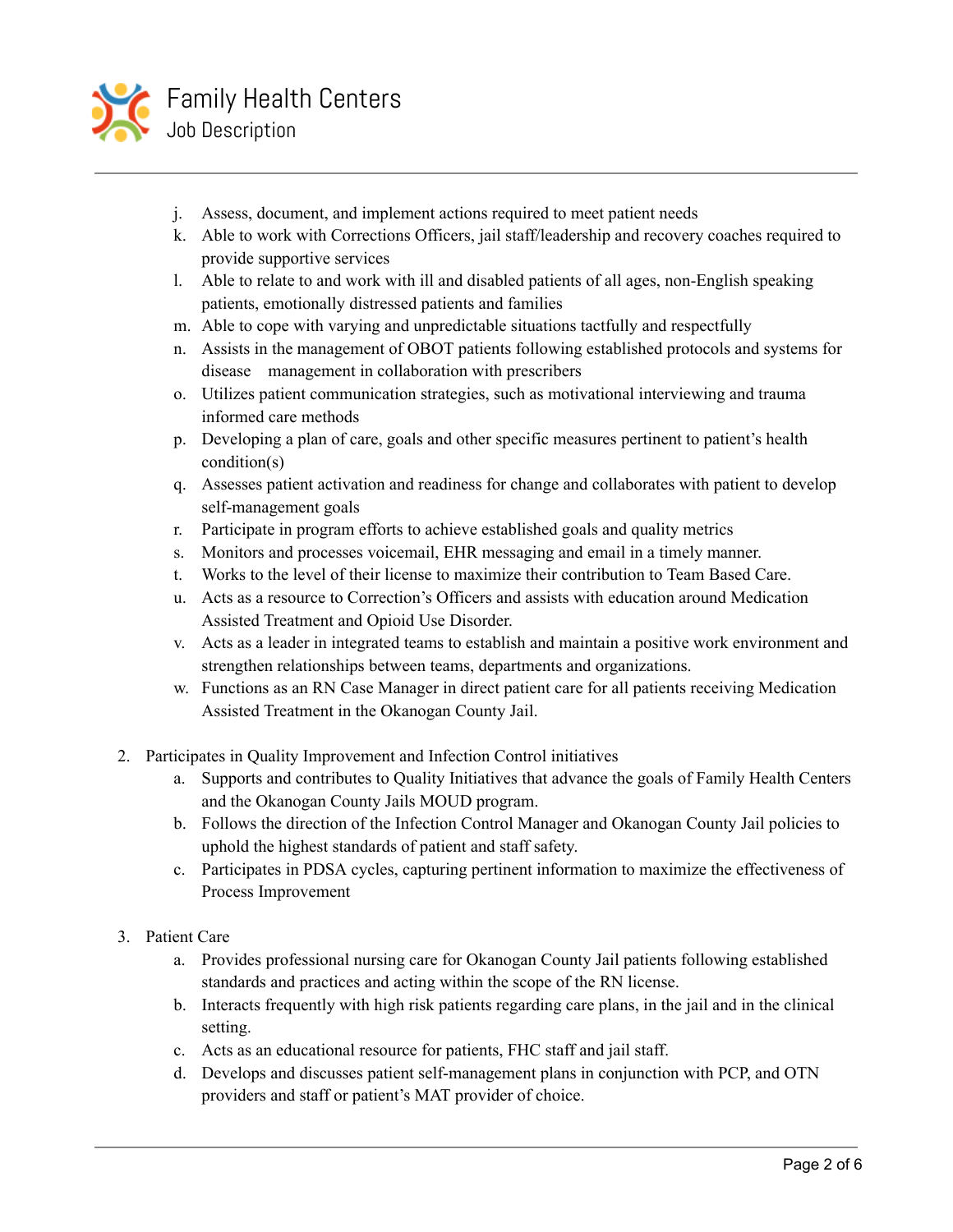

- e. Follows up with patients to assess compliance and progress with identified goals.
- f. Provides decision support and encourages treatment adherence both during and post incarceration.
- g. Triages patients to level of employee licensure: assess patients as needed and provide appropriate nursing care.
- h. Provides assessment data regarding treatment efficacy to physicians for treatment decision support.
- 4. Team Based Care
	- a. Supports empanelment and helps to maintain accurate and appropriate Provider panels.
	- b. Support Population Health to proactively improve the health of our community
	- c. Participates in Team Based Care and Whole Person Care initiatives
	- d. Works with QIP Leadership and the Clinic Nurse Supervisor to maintain compliance with all state, federal and regulatory agency standards (Joint Commission, HRSA etc)
- 5. Attendance
	- a. Ensures attendance and hours worked are accurately recorded in computerized timekeeping system
	- b. Properly manages PTO hours.
	- c. Responsible for regular, predictable attendance and to work hours as scheduled, which may include evenings or weekends

## **GENERAL DEVELOPMENT**

- 1. Requires more advanced organizational skills, in order to organize projects or the work of others, both clinical staff and non licensed/non clinical staff.
- 2. Job duties require the ability to work independently and as part of a team
- 3. Job responsibilities require individual development of priorities for effective performance of duties, including re-prioritization in response to changes in circumstances.
- 4. Employees are expected to determine an effective response to situations encountered with established precedent.
- 5. Requires consideration of the impact of own work product on other employees involved in the workflow
- 6. This position exercises leadership over others, and includes some supervisory authority over the actions of Corrections Offices assisting with medication administration.

#### **PROFESSIONAL & TECHNICAL KNOWLEDGE**

Job duties require knowledge and training in the field of nursing typically acquired through a formal Associates or Bachelor degree. Job experience working with patients with Substance Use Disorder is desired. Previous care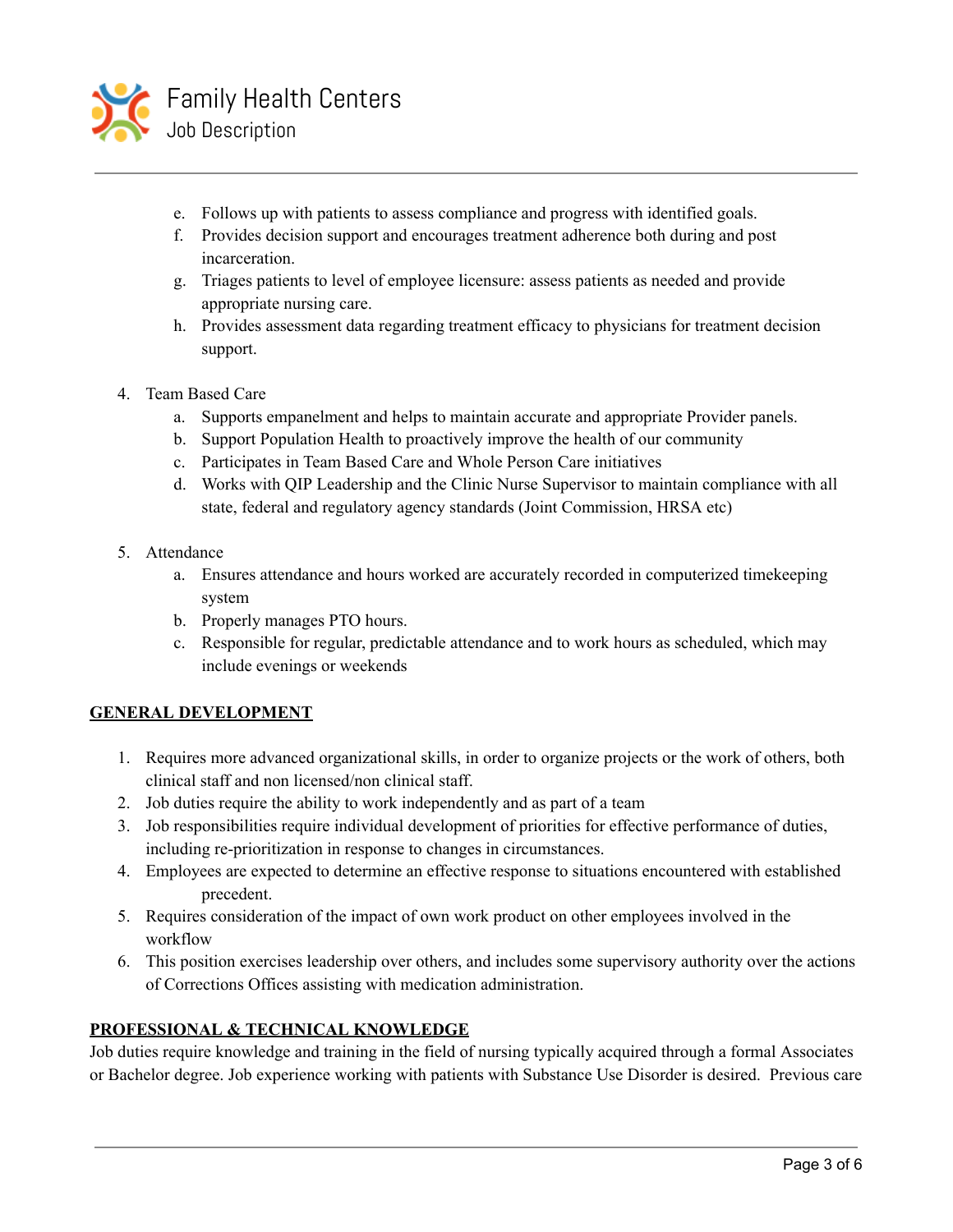

management experience preferred. Two years of recent clinical experience as an RN working in a clinic/outpatient setting preferred.

### **LICENSES AND CERTIFICATIONS**

Must have an active Registered Nurse licensure with the State of Washington

#### **TECHNICAL SKILLS**

- 1. Ability to prepare basic correspondence and simple reports using computer.
- 2. Ability to create, send and manage email.
- 3. Ability to access and complete data entry in the Electronic Practice Management (EPM) program
- 4. Ability to access web-based applications and other computer programs.
- 5. Fully functional in use of the Electronic Health Records (EHR) program.
- 6. Fully functional in use of Windows based programs.

#### **COMMUNICATION SKILLS**

1) Employee is required to effectively communicate using FHC's core values; the **Core Dimensions**

- (a) **R**espect—using manners and appropriate language; maintaining a person's dignity and confidentiality; giving credit where due; asking others for their input and feedback
- (b) **E**mpathy—to show someone you understand what they are feeling without judgment; engaged listening with no distractions; acknowledgment and paraphrasing; eye contact
- (c) **G**enuineness—tone of voice and body language are congruent; showing consistent behaviors over time; integrity (follow-through and follow-up); humility (admitting when a mistake is made)
- (d) **S**pecificity—what details can you give so someone knows what "excellence" looks like; models or samples; one-on-one mentoring; alternate plans
- 2) Job duties require employee to provide excellent customer service to all internal and external customers
- 3) Job duties require employee to effectively communicate complex and/or technical information to co-workers and others
- 4) Job duties require the effective communication of information in written (including electronic) correspondence
- 5) Duties require employees to effectively convey technical and clinical information to non-technical/non-clinical audiences

#### **WORK ENVIRONMENT**

Work is performed primarily in a County Jail setting, which may include the requirement of working at sites located outside of a traditional medical clinic. May be required to work inside of the clinic when necessary to meet the needs of our community and perform some outreach (such as at community events and at alternative care sites for infection control purposes).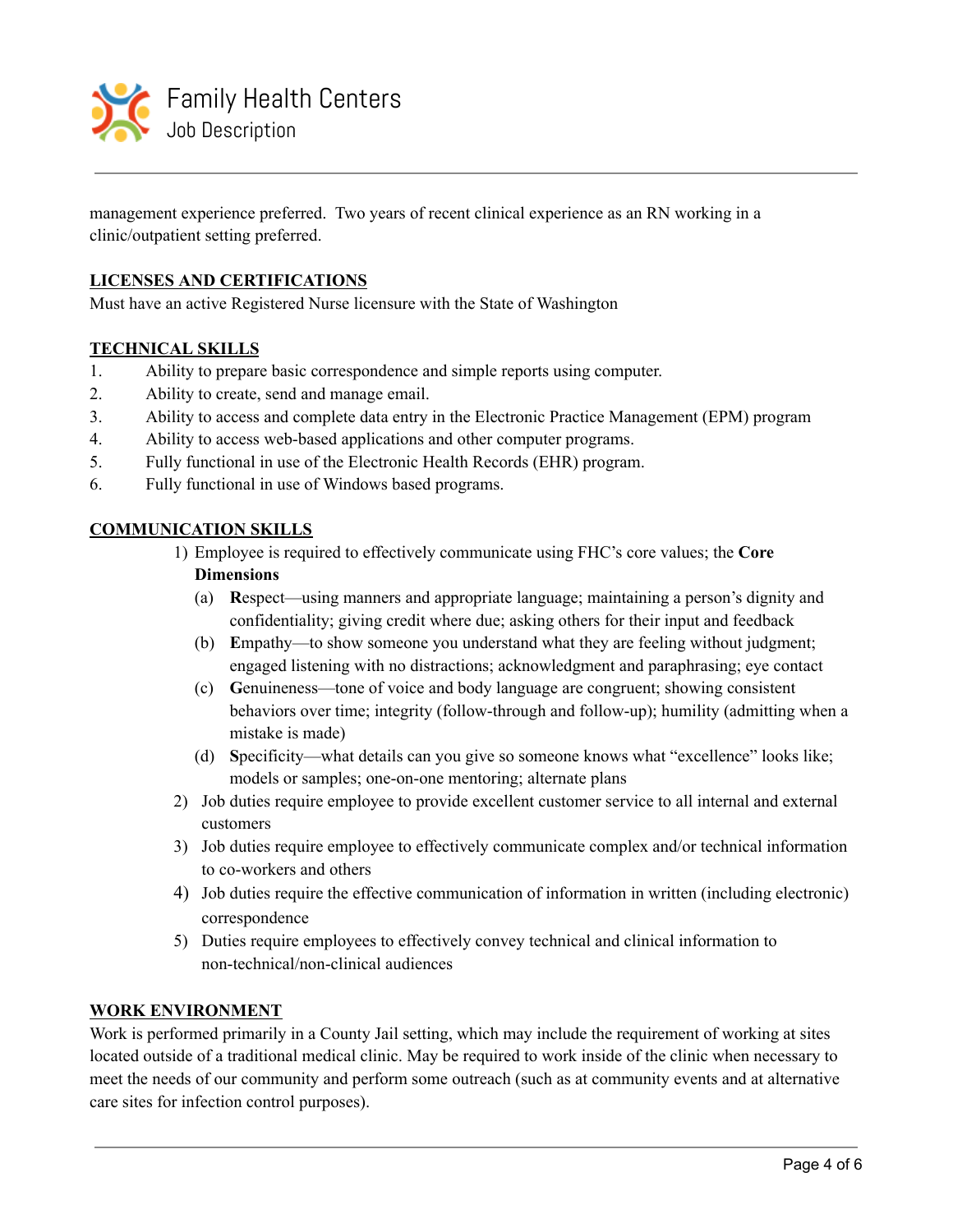

# **TYPICAL PHYSICAL DEMANDS**

| <b>Physical Requirements</b>                     | N/A | Rarely<br>$(1-12%)$ | Occasionally<br>$(13-33%)$ | Frequently<br>$(34-66%)$ | Regularly<br>$(67-100\%)$ |
|--------------------------------------------------|-----|---------------------|----------------------------|--------------------------|---------------------------|
| Standing                                         |     |                     |                            | X                        |                           |
| Walking                                          |     |                     | X                          |                          |                           |
| Climbing                                         |     | X                   |                            |                          |                           |
| Sitting                                          |     |                     |                            | X                        |                           |
| Stooping / Kneeling                              |     | x                   |                            |                          |                           |
| Lift/Carry up to 15 lbs.                         |     | x                   |                            |                          |                           |
| Lift/Carry up to 30 lbs.                         |     | X                   |                            |                          |                           |
| Lift/Carry up to 50 lbs.                         |     | x                   |                            |                          |                           |
| Push/Pull up to 25 lbs. of exertion              |     | x                   |                            |                          |                           |
| Push/Pull up to 50 lbs. of exertion              |     | X                   |                            |                          |                           |
| Work below waist level                           |     | x                   |                            |                          |                           |
| Work at waist to shoulder level                  |     |                     |                            |                          | X                         |
| Work above shoulder level                        |     |                     | X                          |                          |                           |
| Reach further than arm's length                  |     |                     |                            | X                        |                           |
| Fingering                                        |     |                     |                            |                          | X                         |
| Grasping / Holding                               |     |                     |                            | X                        |                           |
| Talking                                          |     |                     |                            |                          | x                         |
| Hearing                                          |     |                     |                            |                          | x                         |
| Seeing                                           |     |                     |                            |                          | x                         |
| Work in confined spaces                          |     |                     | x                          |                          |                           |
| Exposed to extreme temperatures                  |     | x                   |                            |                          |                           |
| Operate tools or machinery (incl. office equip.) |     |                     |                            |                          | x                         |
| Operate motorized vehicles/equipment             |     |                     | X                          |                          |                           |
| Work at heights balancing                        | X   |                     |                            |                          |                           |
| Use/exposed to hazardous substances              |     |                     |                            |                          | X                         |

*This description is intended to describe the essential job functions and the essential requirements for the* performance of this job. It is not an exhaustive list of all duties, responsibilities and requirements of a person so classified. Other functions may be assigned and management retains the right to add or change the duties at *any time.*

#### **Signature below acknowledges that I have received a copy of my job description.**

**\_\_\_\_\_\_\_\_\_\_\_\_\_\_\_\_\_\_\_\_\_\_\_\_\_\_\_\_\_\_\_\_\_\_\_\_\_\_\_\_\_\_\_\_\_\_\_\_\_\_\_\_\_\_\_\_\_\_\_\_\_\_\_\_\_\_\_\_\_\_\_\_\_\_**

**\_\_\_\_\_\_\_\_\_\_\_\_\_\_\_\_\_\_\_\_\_\_\_\_\_\_\_\_\_\_\_\_\_\_\_\_\_\_\_\_\_\_\_\_\_\_\_\_\_\_\_\_\_\_\_\_\_\_\_\_\_\_\_\_\_\_\_\_\_\_\_\_\_\_**

*Employee Signature Date*

*Witness Signature Date*